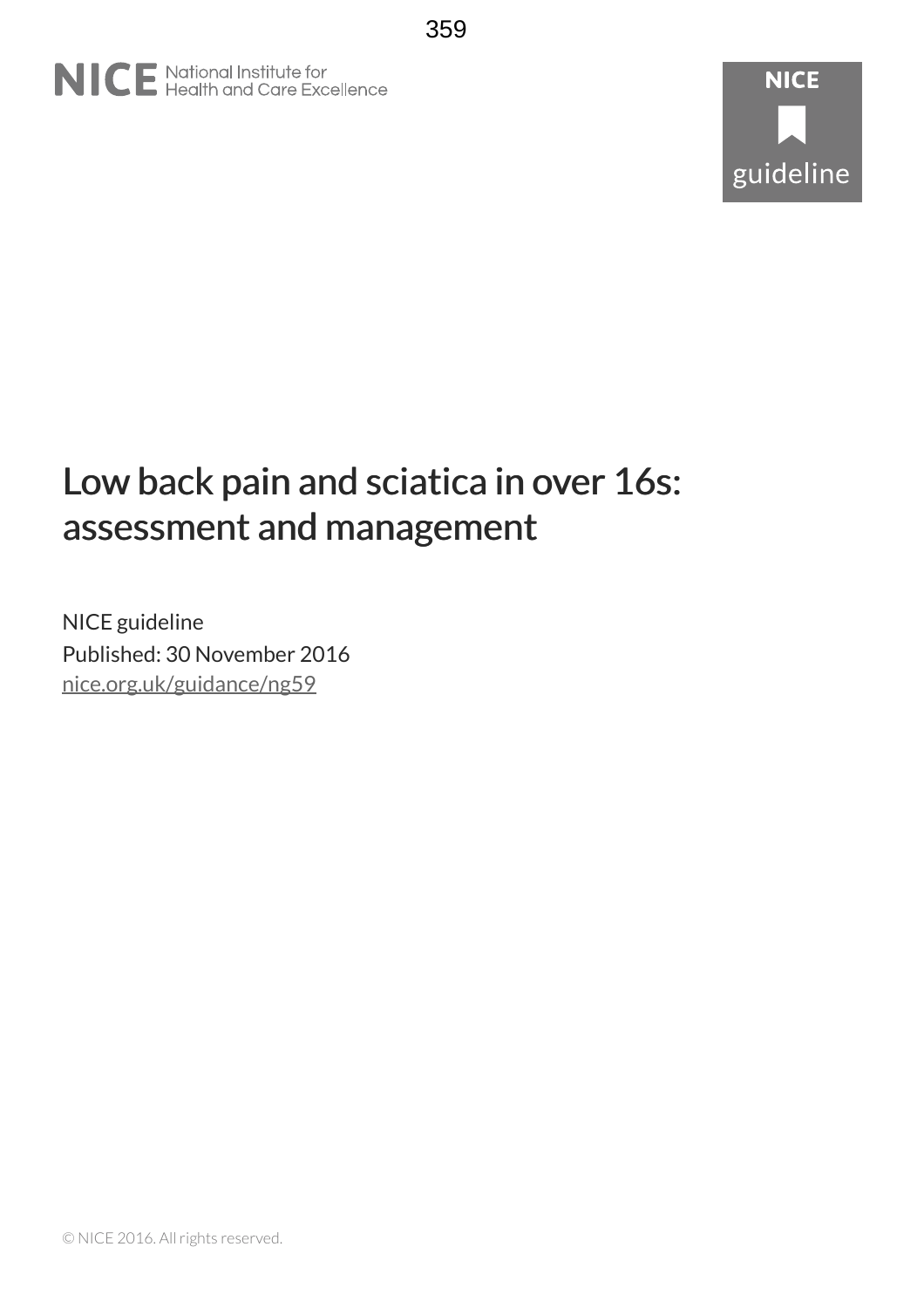## Your responsibility

The recommendations in this guideline represent the view of NICE, arrived at after careful consideration of the evidence available. When exercising their judgement, professionals and practitioners are expected to take this guideline fully into account, alongside the individual needs, preferences and values of their patients or the people using their service. It is not mandatory to apply the recommendations, and the guideline does not override the responsibility to make decisions appropriate to the circumstances of the individual, in consultation with them and their families and carers or guardian.

Local commissioners and providers of healthcare have a responsibility to enable the guideline to be applied when individual professionals and people using services wish to use it. They should do so in the context of local and national priorities for funding and developing services, and in light of their duties to have due regard to the need to eliminate unlawful discrimination, to advance equality of opportunity and to reduce health inequalities. Nothing in this guideline should be interpreted in a way that would be inconsistent with complying with those duties.

Commissioners and providers have a responsibility to promote an environmentally sustainable health and care system and should [assess and reduce the environmental impact of implementing](https://www.nice.org.uk/about/who-we-are/sustainability) [NICE recommendations](https://www.nice.org.uk/about/who-we-are/sustainability) wherever possible.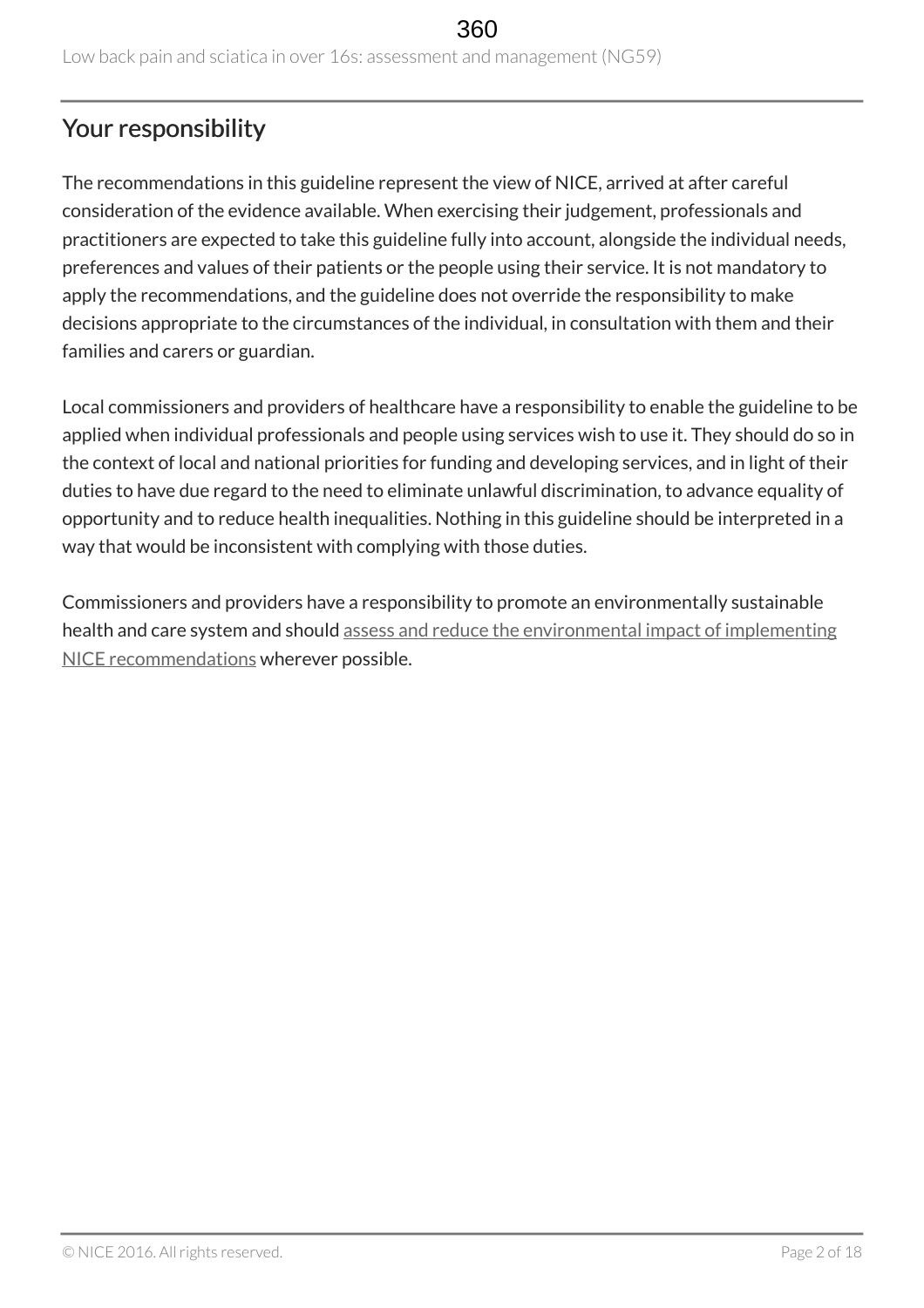## 361

Low back pain and sciatica in over 16s: assessment and management (NG59)

## Contents

| $\overline{4}$ |
|----------------|
| $\overline{4}$ |
| 5              |
| 5              |
| 6              |
| 9              |
| 11             |
| 13             |
| 14             |
| 15             |
| 15             |
| 15             |
| 16             |
| 16             |
| 17             |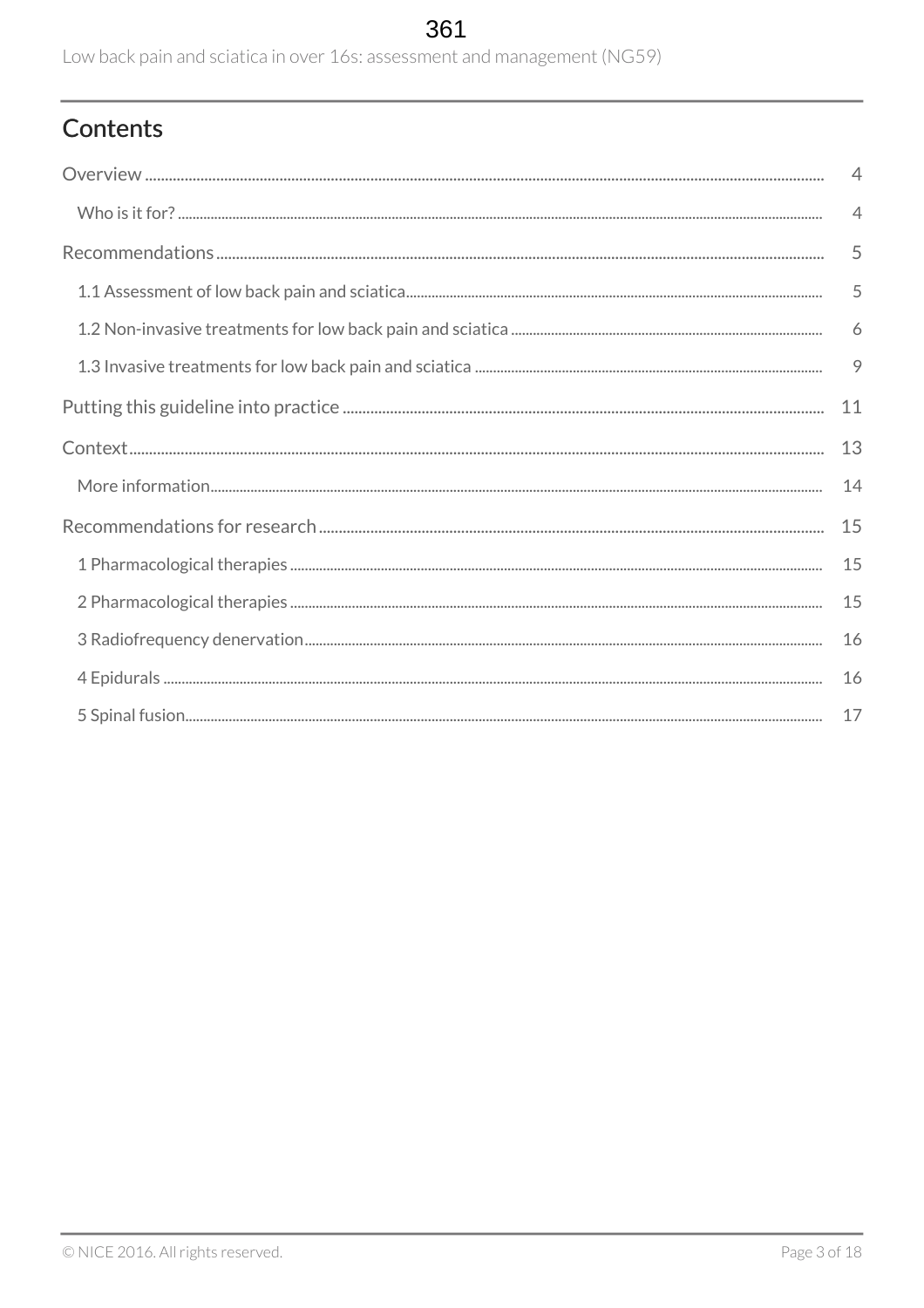Low back pain and sciatica in over 16s: assessment and management (NG59)

This guideline replaces CG88.

This guideline is the basis of QS155.

## <span id="page-3-0"></span>**Overview**

This guideline covers assessing and managing low back pain and sciatica in people aged 16 and over. It outlines physical, psychological, pharmacological and surgical treatments to help people manage their low back pain and sciatica in their daily life. The guideline aims to improve people's quality of life by promoting the most effective forms of care for low back pain and sciatica.

## <span id="page-3-1"></span>*Who is it for?*

- Healthcare professionals
- Commissioners and providers of healthcare
- People with low back pain or sciatica, and their families and carers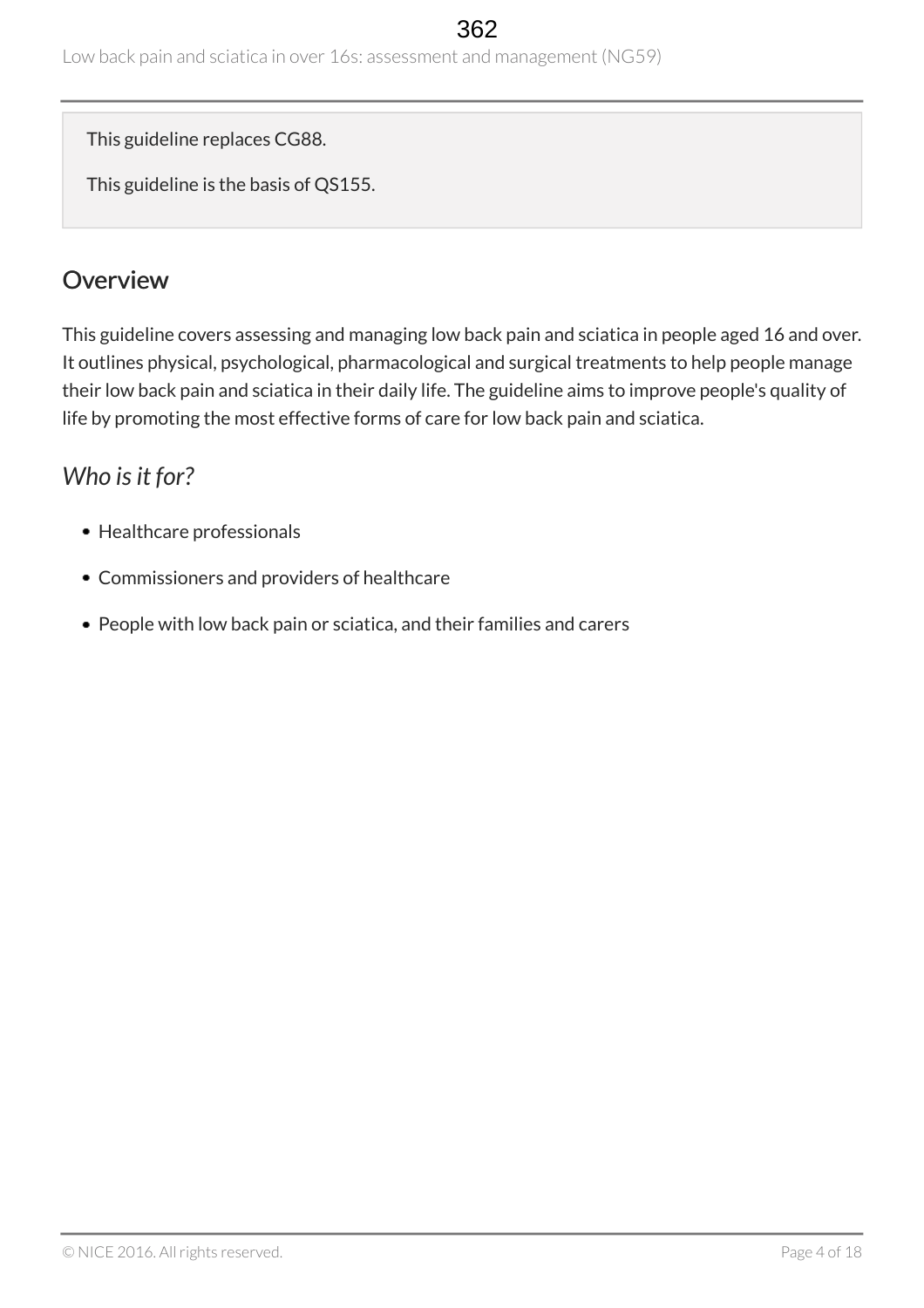## <span id="page-4-0"></span>Recommendations

People have the right to be involved in discussions and make informed decisions about their care, as described in [your care](https://www.nice.org.uk/about/nice-communities/public-involvement/your-care).

[Making decisions using NICE guidelines](http://www.nice.org.uk/about/what-we-do/our-programmes/nice-guidance/nice-guidelines/using-NICE-guidelines-to-make-decisions) explains how we use words to show the strength (or certainty) of our recommendations, and has information about prescribing medicines (including off-label use), professional guidelines, standards and laws (including on consent and mental capacity), and safeguarding.

## <span id="page-4-1"></span>*1.1 Assessment of low back pain and sciatica*

#### Alternative diagnoses

- 1.1.1 Think about alternative diagnoses when examining or reviewing people with low back pain, particularly if they develop new or changed symptoms. Exclude specific causes of low back pain, for example, cancer, infection, trauma or inflammatory disease such as spondyloarthritis. If serious underlying pathology is suspected, refer to relevant NICE guidance on:
	- [Metastatic spinal cord compression in adults](http://www.nice.org.uk/guidance/cg75)
	- [Spinal injury](http://www.nice.org.uk/guidance/ng41)
	- [Spondyloarthritis](http://www.nice.org.uk/guidance/ng65)
	- [Suspected cancer](http://www.nice.org.uk/guidance/ng12)

#### Risk assessment and risk stratification tools

- 1.1.2 Consider using risk stratification (for example, the STarT Back risk assessment tool) at first point of contact with a healthcare professional for each new episode of low back pain with or without sciatica to inform shared decisionmaking about stratified management.
- 1.1.3 Based on risk stratification, consider:
	- simpler and less intensive support for people with low back pain with or without sciatica likely to improve quickly and have a good outcome (for example, reassurance, advice to keep active and guidance on self-management)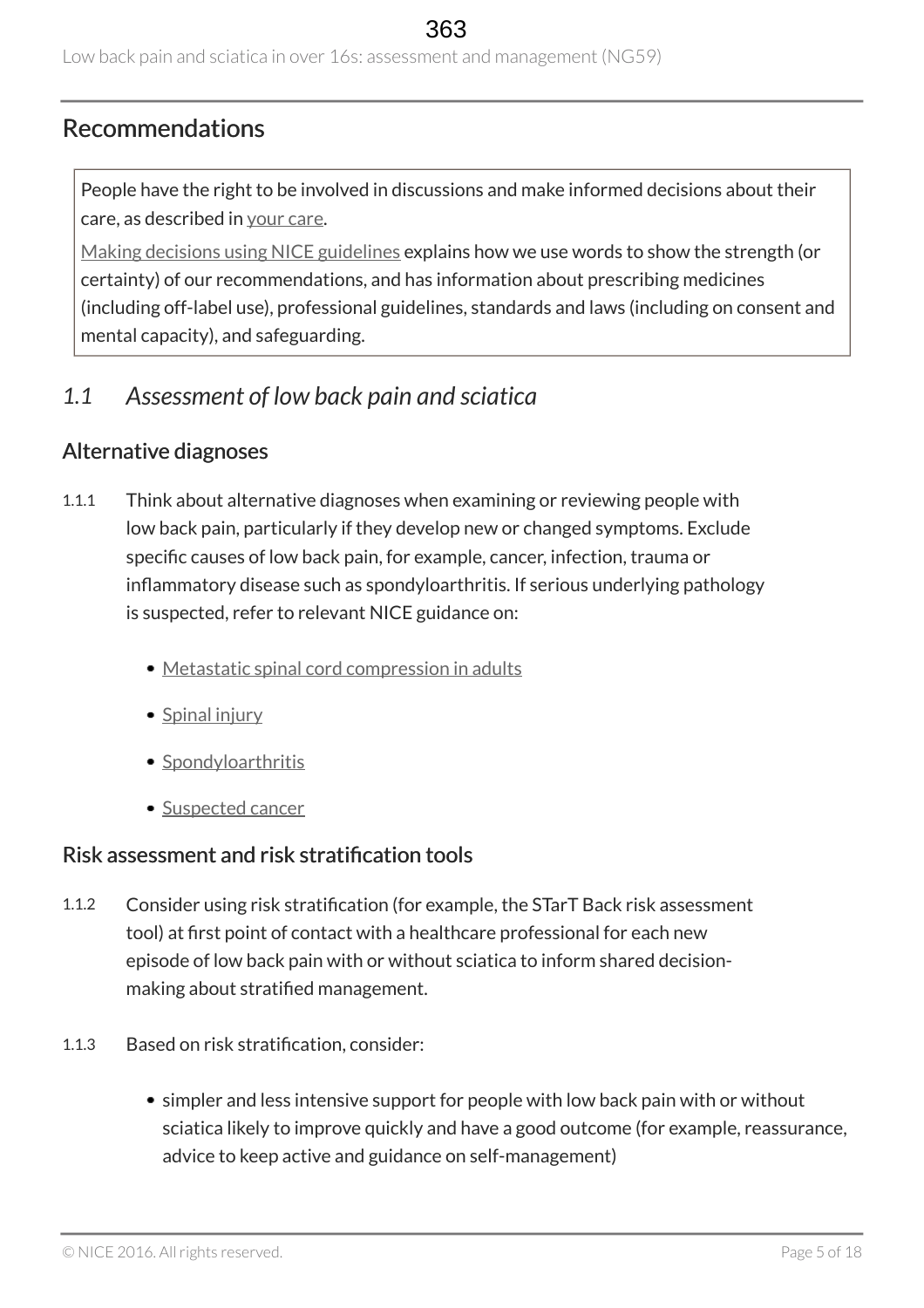more complex and intensive support for people with low back pain with or without sciatica at higher risk of a poor outcome (for example, exercise programmes with or without manual therapy or using a psychological approach).

## Imaging

- 1.1.4 Do not routinely offer imaging in a non-specialist setting for people with low back pain with or without sciatica.
- 1.1.5 Explain to people with low back pain with or without sciatica that if they are being referred for specialist opinion, they may not need imaging.
- 1.1.6 Consider imaging in specialist settings of care (for example, a musculoskeletal interface clinic or hospital) for people with low back pain with or without sciatica only if the result is likely to change management.
- <span id="page-5-0"></span>*1.2 Non-invasive treatments for low back pain and sciatica*

#### Non-pharmacological interventions

#### *Self-management*

- 1.2.1 Provide people with advice and information, tailored to their needs and capabilities, to help them self-manage their low back pain with or without sciatica, at all steps of the treatment pathway. Include:
	- information on the nature of low back pain and sciatica
	- encouragement to continue with normal activities.

#### *Exercise*

1.2.2 Consider a group exercise programme (biomechanical, aerobic, mind–body or a combination of approaches) within the NHS for people with a specific episode or flare-up of low back pain with or without sciatica. Take people's specific needs, preferences and capabilities into account when choosing the type of exercise.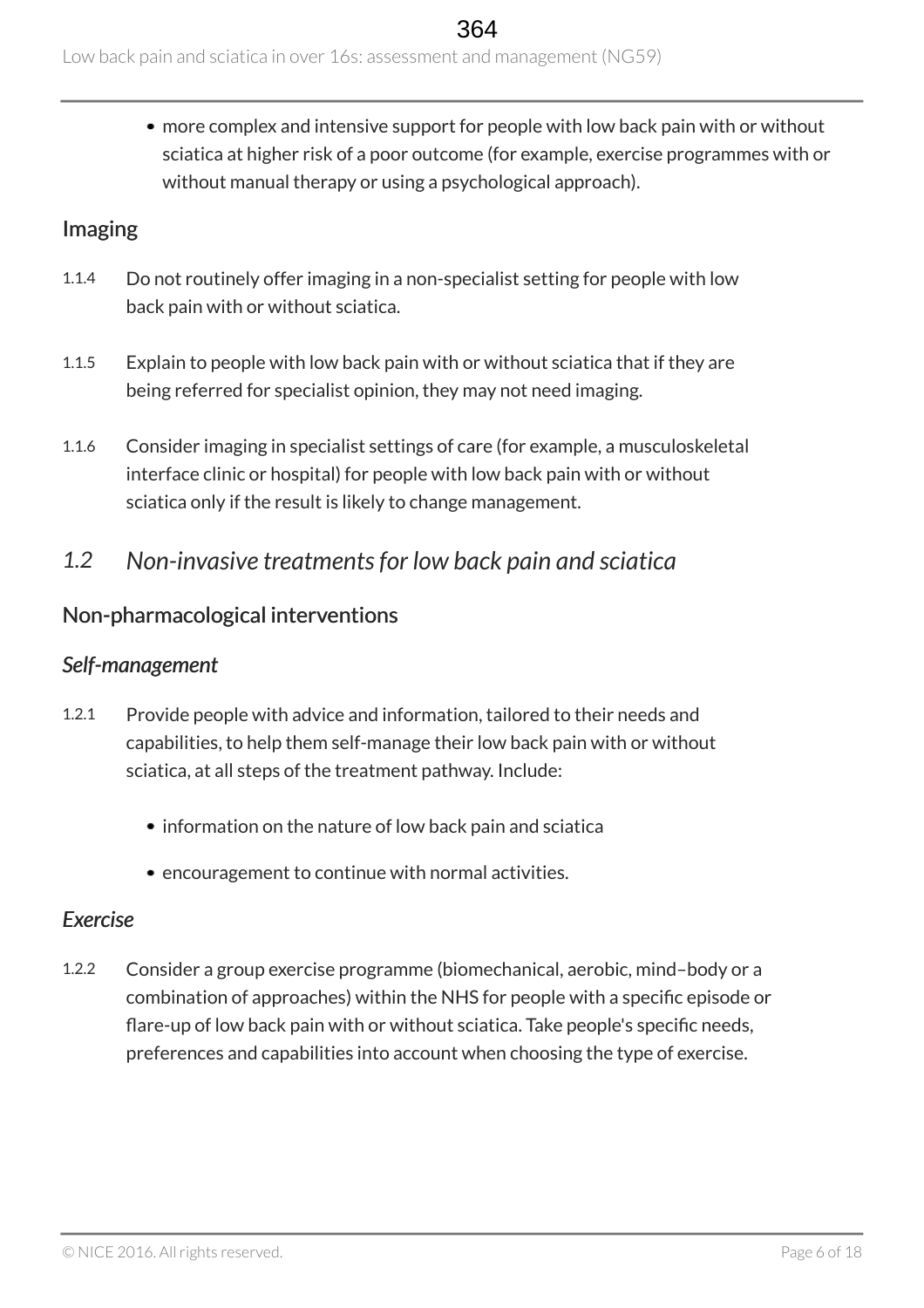## *Orthotics*

- 1.2.3 Do not offer belts or corsets for managing low back pain with or without sciatica.
- 1.2.4 Do not offer foot orthotics for managing low back pain with or without sciatica.
- 1.2.5 Do not offer rocker sole shoes for managing low back pain with or without sciatica.

#### *Manual therapies*

- 1.2.6 Do not offer traction for managing low back pain with or without sciatica.
- 1.2.7 Consider manual therapy (spinal manipulation, mobilisation or soft tissue techniques such as massage) for managing low back pain with or without sciatica, but only as part of a treatment package including exercise, with or without psychological therapy.

#### *Acupuncture*

1.2.8 Do not offer acupuncture for managing low back pain with or without sciatica.

#### *Electrotherapies*

- 1.2.9 Do not offer ultrasound for managing low back pain with or without sciatica.
- 1.2.10 Do not offer percutaneous electrical nerve simulation (PENS) for managing low back pain with or without sciatica.
- 1.2.11 Do not offer transcutaneous electrical nerve simulation (TENS) for managing low back pain with or without sciatica.
- 1.2.12 Do not offer interferential therapy for managing low back pain with or without sciatica.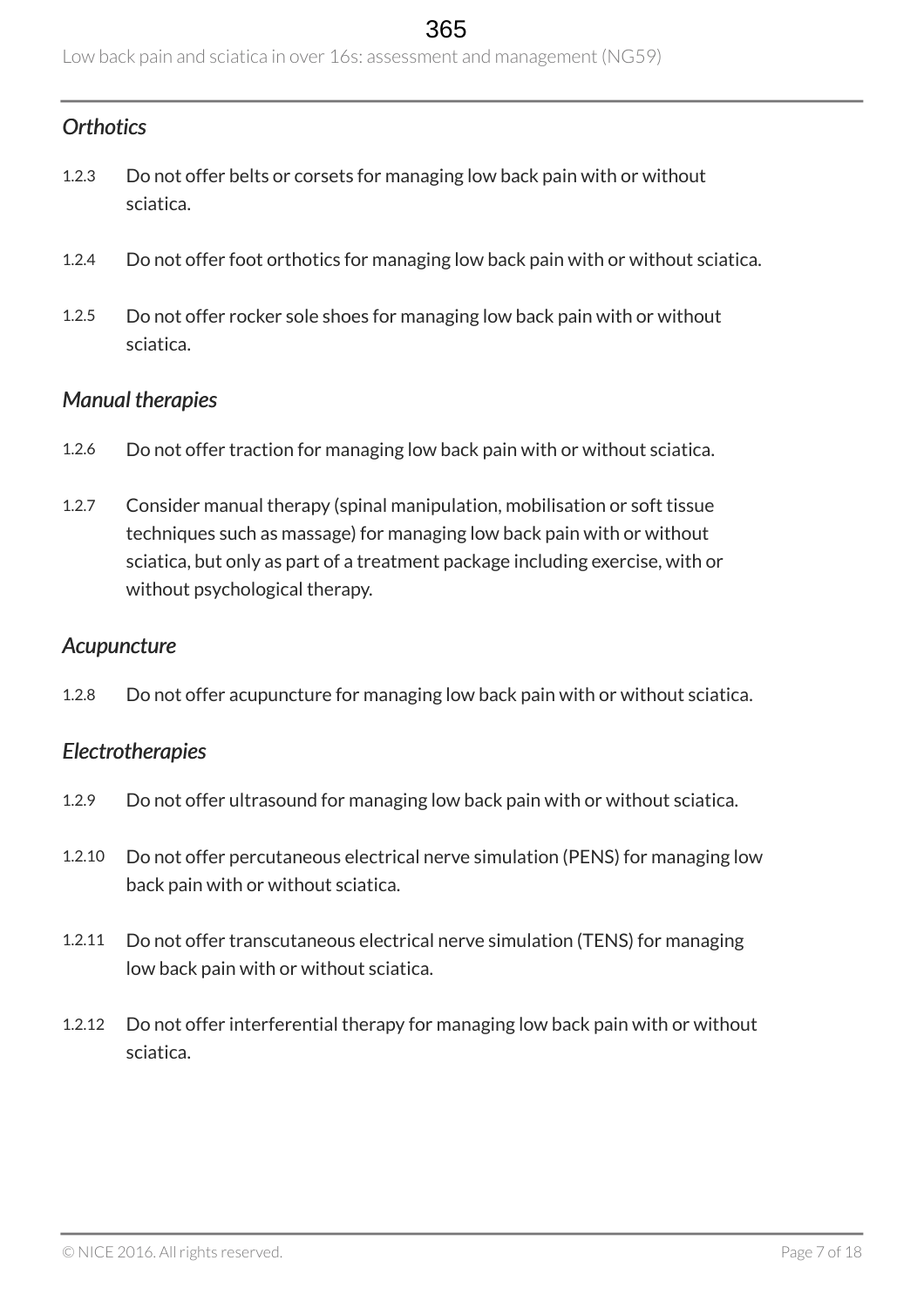## *Psychological therapy*

1.2.13 Consider psychological therapies using a cognitive behavioural approach for managing low back pain with or without sciatica but only as part of a treatment package including exercise, with or without manual therapy (spinal manipulation, mobilisation or soft tissue techniques such as massage).

#### *Combined physical and psychological programmes*

- 1.2.14 Consider a combined physical and psychological programme, incorporating a cognitive behavioural approach (preferably in a group context that takes into account a person's specific needs and capabilities), for people with persistent low back pain or sciatica:
	- when they have significant psychosocial obstacles to recovery (for example, avoiding normal activities based on inappropriate beliefs about their condition) or
	- when previous treatments have not been effective.

#### *Return-to-work programmes*

1.2.15 Promote and facilitate return to work or normal activities of daily living for people with low back pain with or without sciatica.

#### Pharmacological interventions

- 1.2.16 For recommendations on pharmacological management of sciatica, see NICE's guideline on [neuropathic pain in adults](http://www.nice.org.uk/guidance/cg173).
- 1.2.17 Consider oral non-steroidal anti-inflammatory drugs (NSAIDs) for managing low back pain, taking into account potential differences in gastrointestinal, liver and cardio-renal toxicity, and the person's risk factors, including age.
- 1.2.18 When prescribing oral NSAIDs for low back pain, think about appropriate clinical assessment, ongoing monitoring of risk factors, and the use of gastroprotective treatment.
- 1.2.19 Prescribe oral NSAIDs for low back pain at the lowest effective dose for the shortest possible period of time.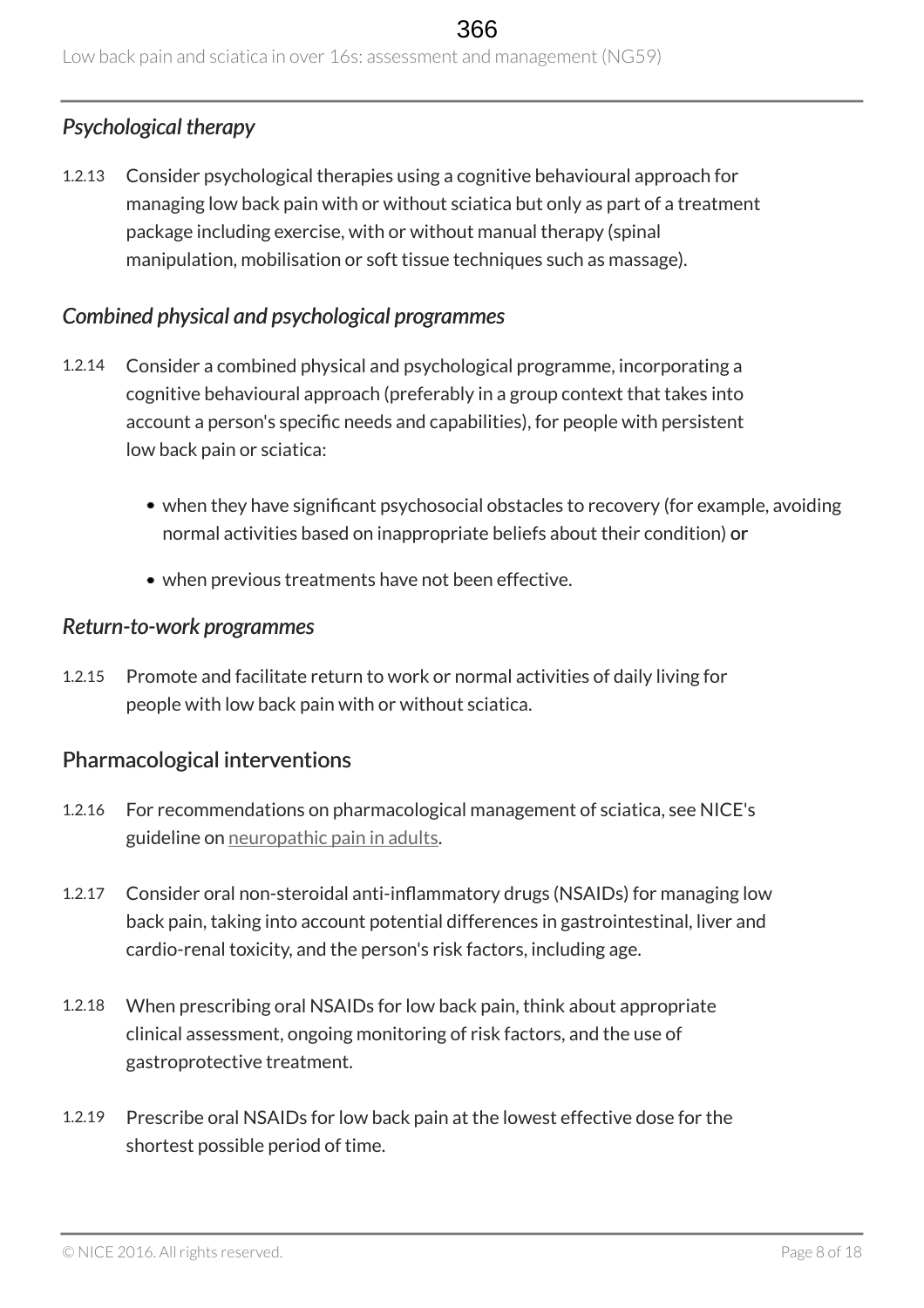- 1.2.20 Consider weak opioids (with or without paracetamol) for managing acute low back pain only if an NSAID is contraindicated, not tolerated or has been ineffective.
- 1.2.21 Do not offer paracetamol alone for managing low back pain.
- 1.2.22 Do not routinely offer opioids for managing acute low back pain (see recommendation 1.2.20).
- 1.2.23 Do not offer opioids for managing chronic low back pain.
- 1.2.24 Do not offer selective serotonin reuptake inhibitors, serotonin–norepinephrine reuptake inhibitors or tricyclic antidepressants for managing low back pain.
- 1.2.25 Do not offer anticonvulsants for managing low back pain.
- <span id="page-8-0"></span>*1.3 Invasive treatments for low back pain and sciatica*

#### Non-surgical interventions

#### *Spinal injections*

1.3.1 Do not offer spinal injections for managing low back pain.

#### *Radiofrequency denervation*

- 1.3.2 Consider referral for assessment for radiofrequency denervation for people with chronic low back pain when:
	- non-surgical treatment has not worked for them and
	- the main source of pain is thought to come from structures supplied by the medial branch nerve and
	- they have moderate or severe levels of localised back pain (rated as 5 or more on a visual analogue scale, or equivalent) at the time of referral.
- 1.3.3 Only perform radiofrequency denervation in people with chronic low back pain after a positive response to a diagnostic medial branch block.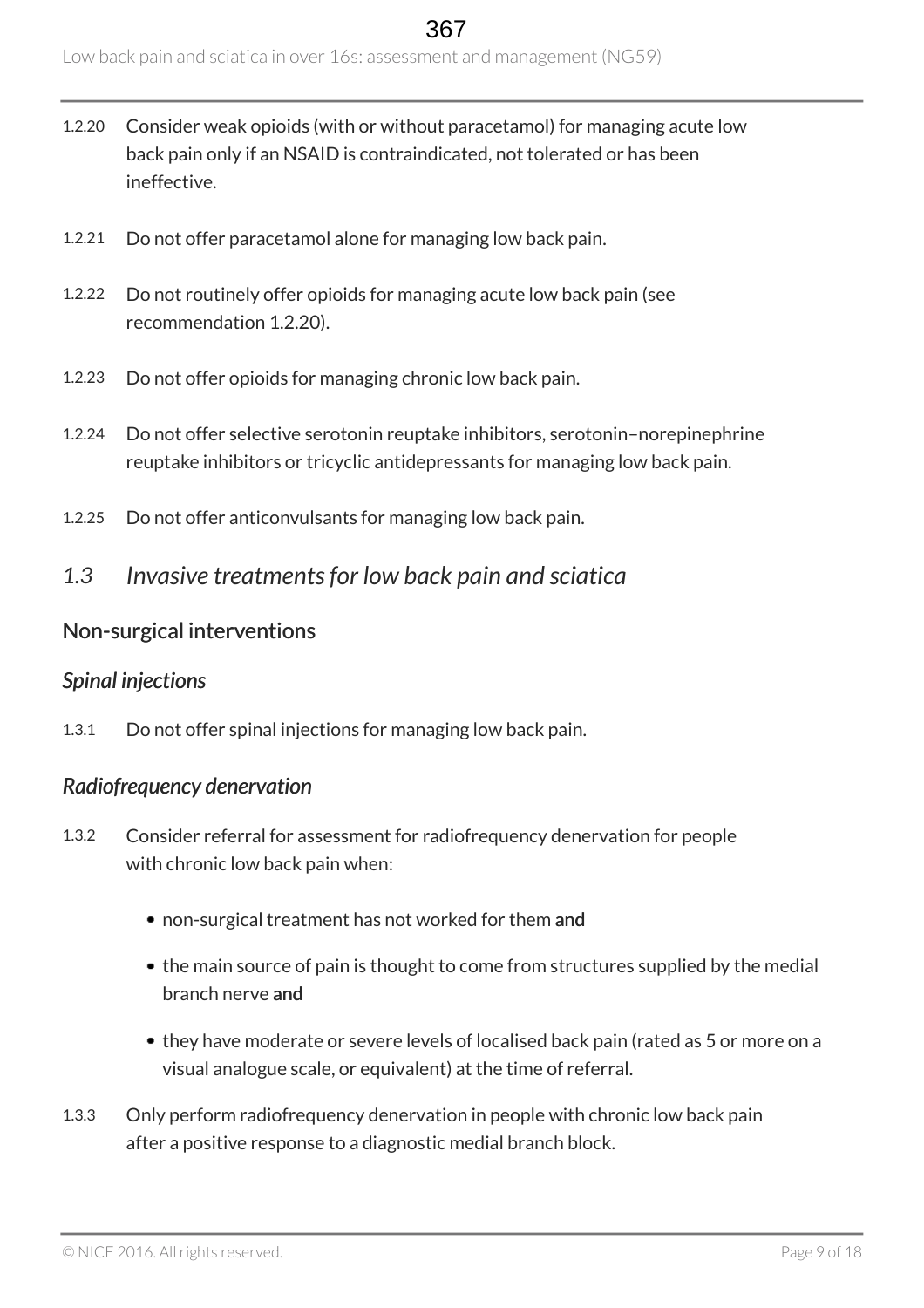Low back pain and sciatica in over 16s: assessment and management (NG59)

1.3.4 Do not offer imaging for people with low back pain with specific facet join pain as a prerequisite for radiofrequency denervation.

#### *Epidurals*

- 1.3.5 Consider epidural injections of local anaesthetic and steroid in people with acute and severe sciatica.
- 1.3.6 Do not use epidural injections for neurogenic claudication in people who have central spinal canal stenosis.

#### Surgical interventions

#### *Surgery and prognostic factors*

1.3.7 Do not allow a person's BMI, smoking status or psychological distress to influence the decision to refer them for a surgical opinion for sciatica.

#### *Spinal decompression*

1.3.8 Consider spinal decompression for people with sciatica when non-surgical treatment has not improved pain or function and their radiological findings are consistent with sciatic symptoms.

#### *Spinal fusion*

1.3.9 Do not offer spinal fusion for people with low back pain unless as part of a randomised controlled trial.

#### *Disc replacement*

1.3.10 Do not offer disc replacement in people with low back pain.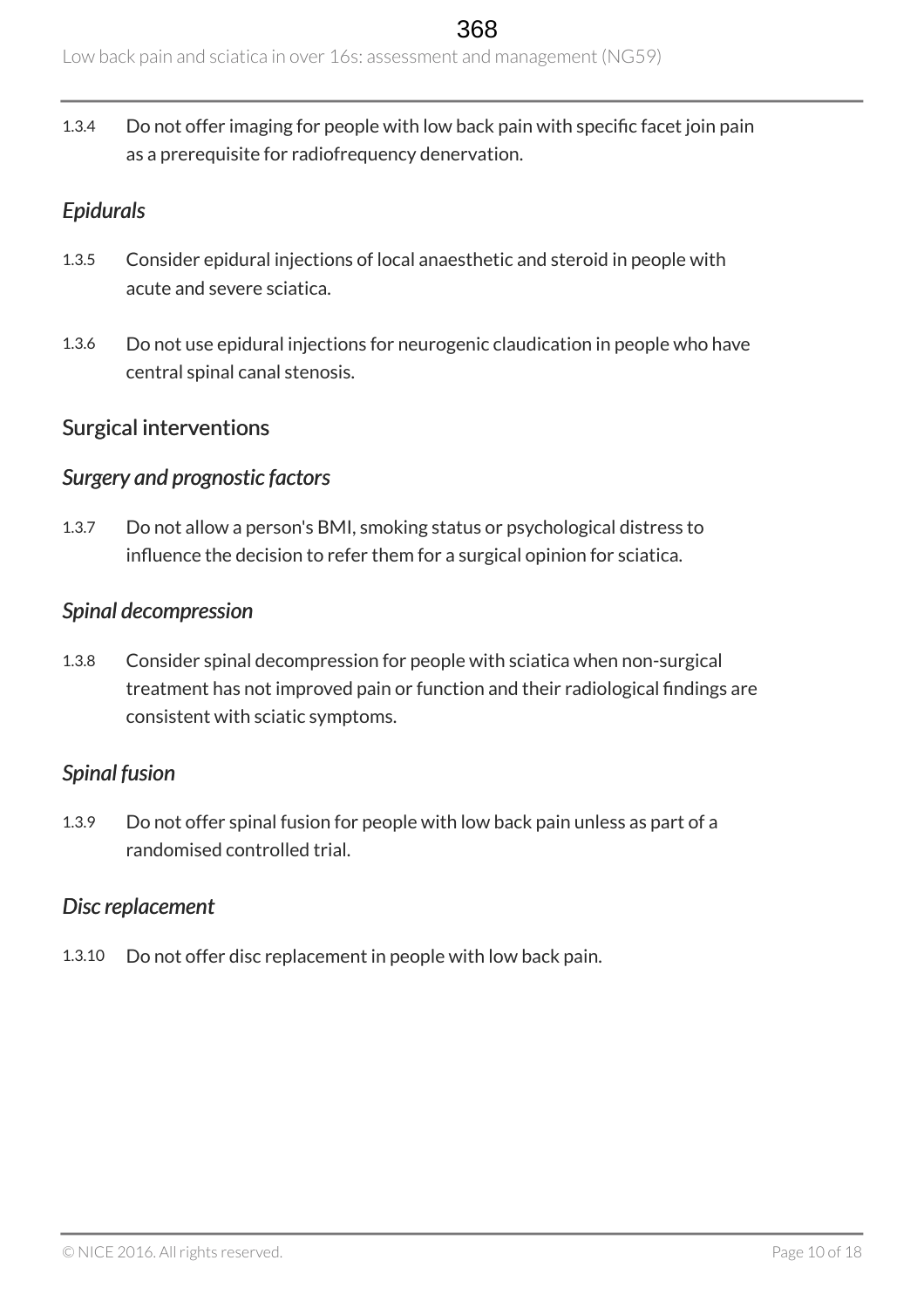## <span id="page-10-0"></span>Putting this guideline into practice

NICE has produced [tools and resources](http://www.nice.org.uk/guidance/ng59/resources) to help you put this guideline into practice.

Putting recommendations into practice can take time. How long may vary from guideline to guideline, and depends on how much change in practice or services is needed. Implementing change is most effective when aligned with local priorities.

Changes recommended for clinical practice that can be done quickly – like changes in prescribing practice – should be shared quickly. This is because healthcare professionals should use guidelines to guide their work – as is required by professional regulating bodies such as the General Medical and Nursing and Midwifery Councils.

Changes should be implemented as soon as possible, unless there is a good reason for not doing so (for example, if it would be better value for money if a package of recommendations were all implemented at once).

Different organisations may need different approaches to implementation, depending on their size and function. Sometimes individual practitioners may be able to respond to recommendations to improve their practice more quickly than large organisations.

Here are some pointers to help organisations put NICE guidelines into practice:

1. Raise awareness through routine communication channels, such as email or newsletters, regular meetings, internal staff briefings and other communications with all relevant partner organisations. Identify things staff can include in their own practice straight away.

2. Identify a lead with an interest in the topic to champion the guideline and motivate others to support its use and make service changes, and to find out any significant issues locally.

3. Carry out a baseline assessment against the recommendations to find out whether there are gaps in current service provision.

4. Think about what data you need to measure improvement and plan how you will collect it. You may want to work with other health and social care organisations and specialist groups to compare current practice with the recommendations. This may also help identify local issues that will slow or prevent implementation.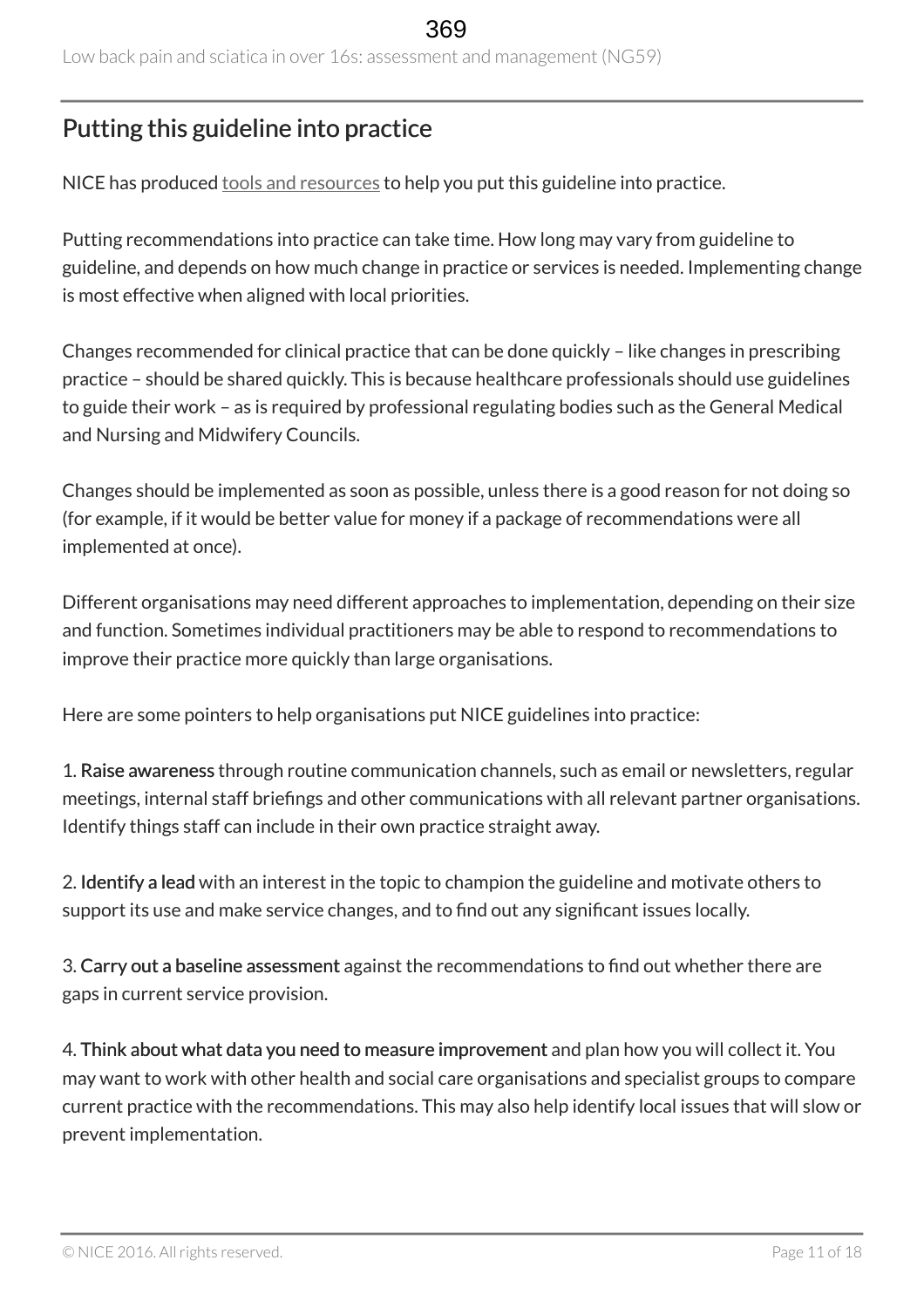5. Develop an action plan, with the steps needed to put the guideline into practice, and make sure it is ready as soon as possible. Big, complex changes may take longer to implement, but some may be quick and easy to do. An action plan will help in both cases.

6. For very big changes include milestones and a business case, which will set out additional costs, savings and possible areas for disinvestment. A small project group could develop the action plan. The group might include the guideline champion, a senior organisational sponsor, staff involved in the associated services, finance and information professionals.

7. Implement the action plan with oversight from the lead and the project group. Big projects may also need project management support.

8. Review and monitor how well the guideline is being implemented through the project group. Share progress with those involved in making improvements, as well as relevant boards and local partners.

NICE provides a comprehensive programme of support and resources to maximise uptake and use of evidence and guidance. See our [into practice](https://www.nice.org.uk/about/what-we-do/into-practice) pages for more information.

Also see Leng G, Moore V, Abraham S, editors (2014) [Achieving high quality care – practical](http://onlinelibrary.wiley.com/doi/10.1002/9781118543412.ch2/summary) [experience from NICE.](http://onlinelibrary.wiley.com/doi/10.1002/9781118543412.ch2/summary) Chichester: Wiley.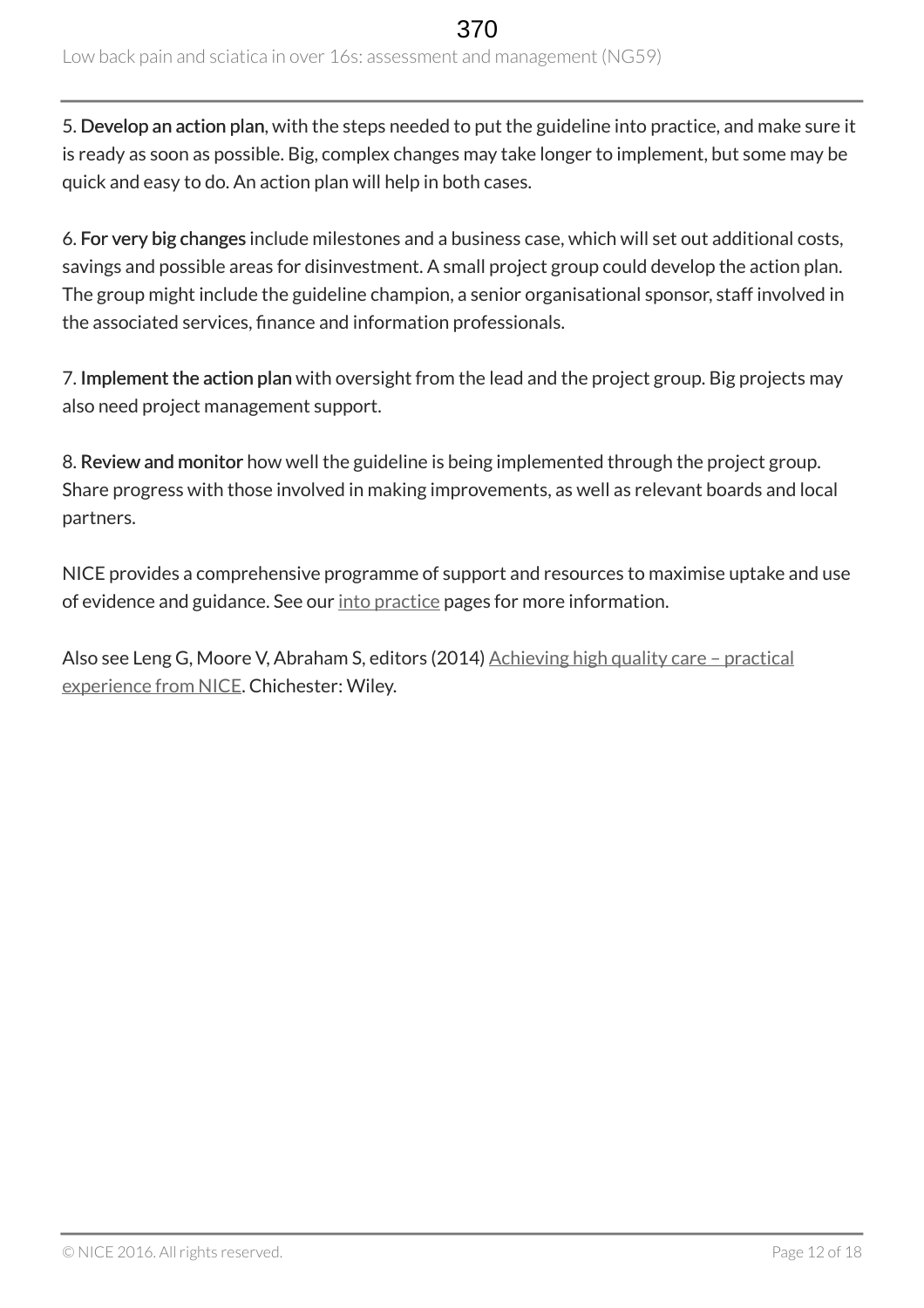## <span id="page-12-0"></span>**Context**

Low back pain that is not associated with serious or potentially serious causes has been described in the literature as 'non-specific', 'mechanical', 'musculoskeletal' or 'simple' low back pain. For consistency, we have used the term 'low back pain' throughout this guideline. However, 'nonspecific low back pain' was used when creating the review questions. Worldwide, low back pain causes more disability than any other condition. Episodes of back pain usually do not last long, with rapid improvements in pain and disability seen within a few weeks to a few months. Although most back pain episodes get better with initial primary care management, without the need for investigations or referral to specialist services, up to one-third of people say they have persistent back pain of at least moderate intensity a year after an acute episode needing care, and episodes of back pain often recur.

One of the greatest challenges with low back pain is identifying risk factors that may predict when a single back pain episode will become a long-term, persistent pain condition. When this happens, quality of life is often very low and healthcare resource use high.

Unlike the previous NICE guidance on the management of persistent low back pain between 6 weeks and 12 months, we have moved away from the traditional duration-based classification of low back pain (acute, sub-acute and chronic) and have looked at low back pain as a whole where risk of poor outcome at any time point is almost always more important than the duration of symptoms.

This guideline gives guidance on the assessment and management of both low back pain and sciatica from first presentation onwards in people aged 16 years and over.

We use 'sciatica' to describe leg pain secondary to lumbosacral nerve root pathology rather than the terms 'radicular pain' or 'radiculopathy', although they are more accurate. This is because 'sciatica' is a term that patients and clinicians understand, and it is widely used in the literature to describe neuropathic leg pain secondary to compressive spinal pathology.

This guideline does not cover the evaluation or care of people with sciatica with progressive neurological deficit or cauda equina syndrome. All clinicians involved in the management of sciatica should be aware of these potential neurological emergencies and know when to refer to an appropriate specialist.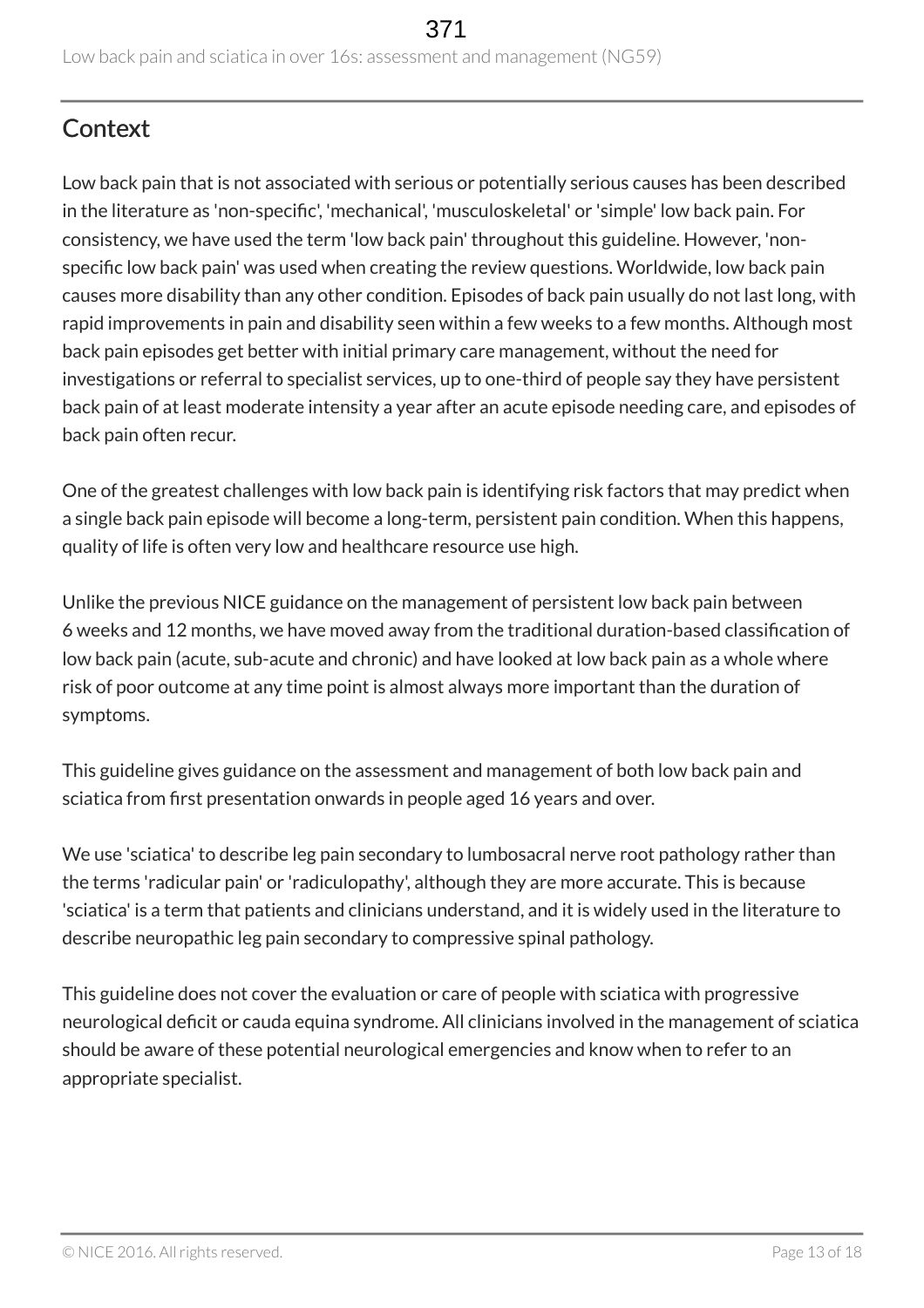We hope to address the inconsistent provision and implementation of the previous guidance and provide patients, carers and healthcare professionals with sensible, practical and evidence-based advice for managing this important and common problem.

## <span id="page-13-0"></span>*More information*

You can also see this guideline in the NICE pathway on [low back pain and sciatica](https://pathways.nice.org.uk/pathways/low-back-pain-and-sciatica).

To find out what NICE has said on topics related to this guideline, see our web page on [low](https://www.nice.org.uk/guidance/conditions-and-diseases/musculoskeletal-conditions/low-back-pain) [back pain](https://www.nice.org.uk/guidance/conditions-and-diseases/musculoskeletal-conditions/low-back-pain).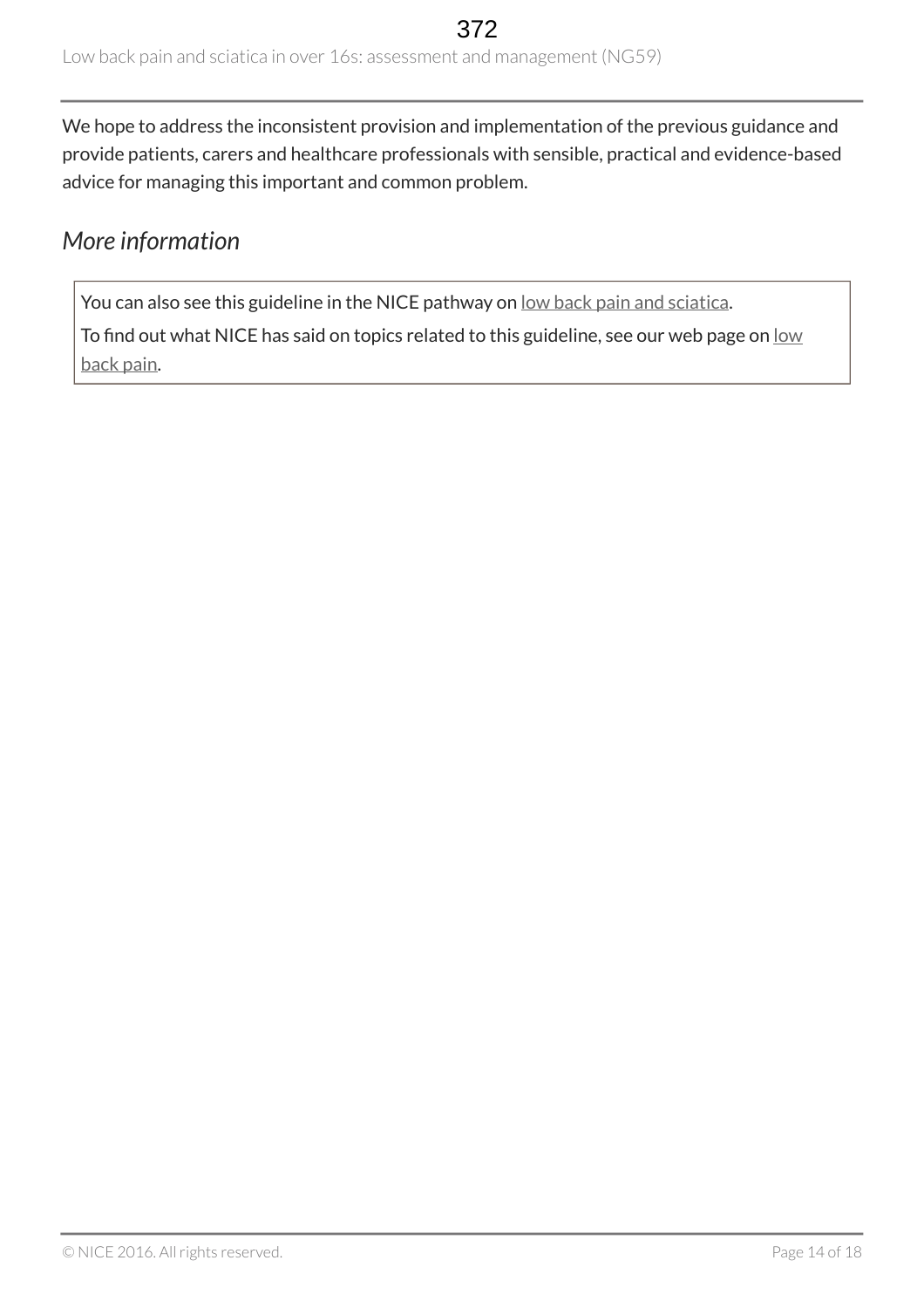## <span id="page-14-0"></span>Recommendations for research

The guideline committee has made the following recommendations for research. The committee's full set of research recommendations is detailed in the <u>[full guideline](http://www.nice.org.uk/Guidance/NG59/Evidence)</u>.

## <span id="page-14-1"></span>*1 Pharmacological therapies*

What is the clinical and cost effectiveness of benzodiazepines for the acute management of low back pain?

#### Why this is important

Guidelines from many countries have said that muscle relaxants should be considered for shortterm use in people with low back pain when the paraspinal muscles are in spasm. The evidence for this mainly comes from studies on medications that are not licensed for this use in the UK. The 2009 NICE guideline on low back pain recommends to consider prescribing diazepam as a muscle relaxant in this situation, but the evidence base to support this particular medicine is extremely small. Benzodiazepines are not without risk of harm, even for short-term use. Because of this, there is a need to find out if diazepam is clinically and cost effective in the management of acute low back pain.

## <span id="page-14-2"></span>*2 Pharmacological therapies*

What is the clinical and cost effectiveness of codeine with and without paracetamol for the acute management of low back pain?

## Why this is important

Codeine, often together with paracetamol, is commonly prescribed in primary care to people presenting with acute low back pain. This often happens with people who cannot tolerate nonsteroidal anti-inflammatory drugs (NSAIDs) or when a person has contraindications to these medications. Although there is evidence that opioids are not effective in chronic low back pain, there are relatively few studies that look at their use for acute low back pain (a problem commonly seen in primary care). Also, it is not known if using paracetamol and codeine together has a synergistic effect in the treatment of back pain.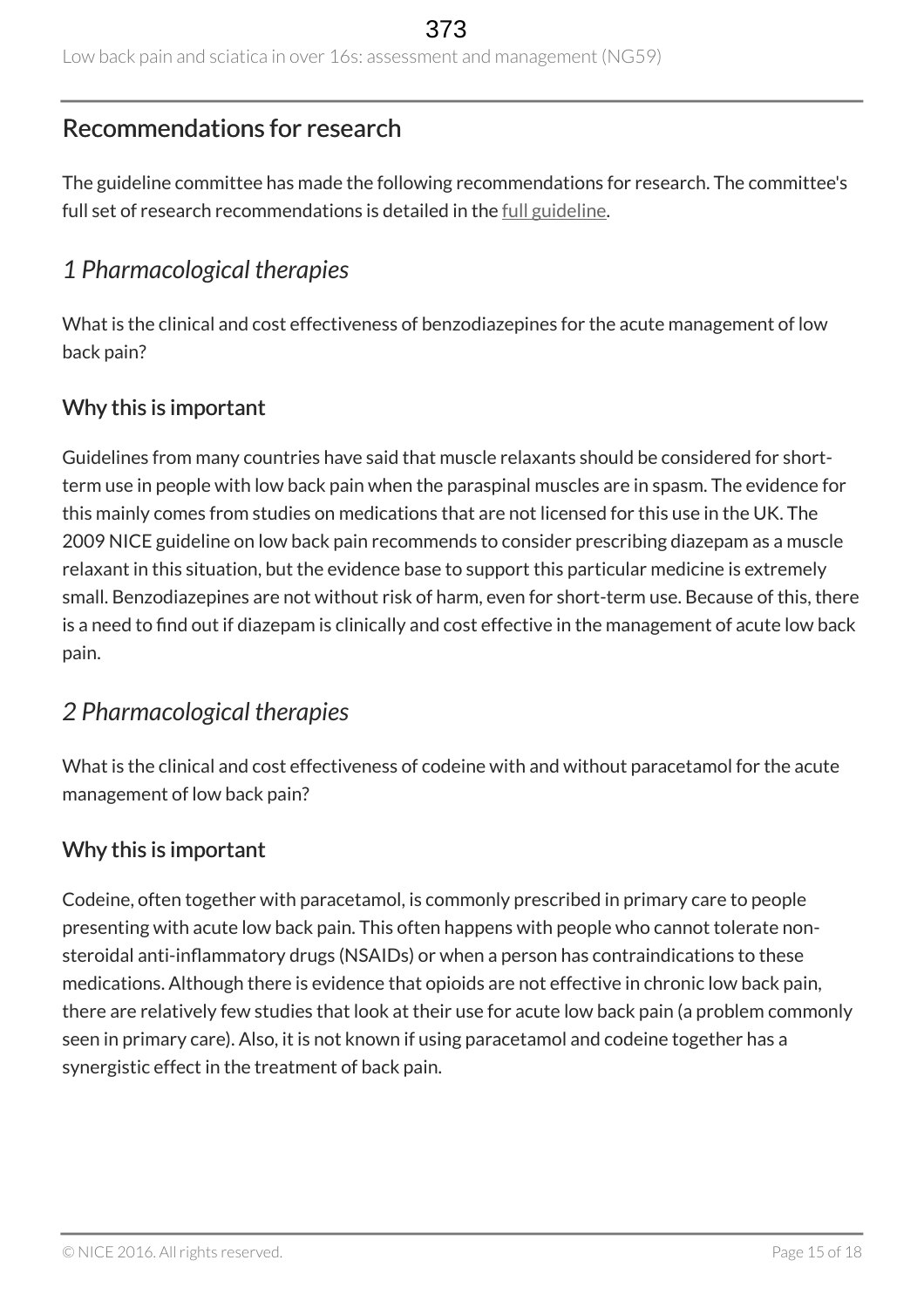Low back pain and sciatica in over 16s: assessment and management (NG59)

## <span id="page-15-0"></span>*3 Radiofrequency denervation*

What is the clinical and cost effectiveness of radiofrequency denervation for chronic low back pain in the long term?

#### Why this is important

Radiofrequency denervation is a minimally invasive and percutaneous procedure performed under local anaesthesia or light intravenous sedation. Radiofrequency energy is delivered along an insulated needle in contact with the target nerves. This focused electrical energy heats and denatures the nerve. This may allow axons to regenerate with time, requiring the repetition of the radiofrequency procedure.

The length of pain relief after radiofrequency denervation is uncertain. Data from randomised controlled trials suggest relief is at least 6–12 months but no study has reported longer-term outcomes. Pain relief for more than 2 years would not be an unreasonable clinical expectation. The economic model presented in this guideline suggested that radiofrequency denervation is likely to be cost effective if pain relief is above 16 months.

If radiofrequency denervation is repeated, we do not know whether the outcomes and duration of these outcomes are similar to the initial treatment. If repeated radiofrequency denervation is to be offered, we need to be more certain that this intervention is both effective and cost effective.

## <span id="page-15-1"></span>*4 Epidurals*

What is the clinical and cost effectiveness of image-guided compared with non-image-guided epidural injections for people with acute sciatica?

## Why this is important

Epidural injection of treatments, including corticosteroids, is commonly offered to people with sciatica. Epidural injection might improve symptoms, reduce disability and speed up return to normal activities. Several different procedures have been developed for epidural delivery of corticosteroids. Some practitioners inject through the caudal opening to the spinal canal in the sacrum (caudal epidural), but others inject through the foraminal space at the presumed level of nerve root irritation (transforaminal epidural).

Some people believe transforaminal epidurals might be most effective because they deliver corticosteroids directly to the region where the nerve root might be compromised. But because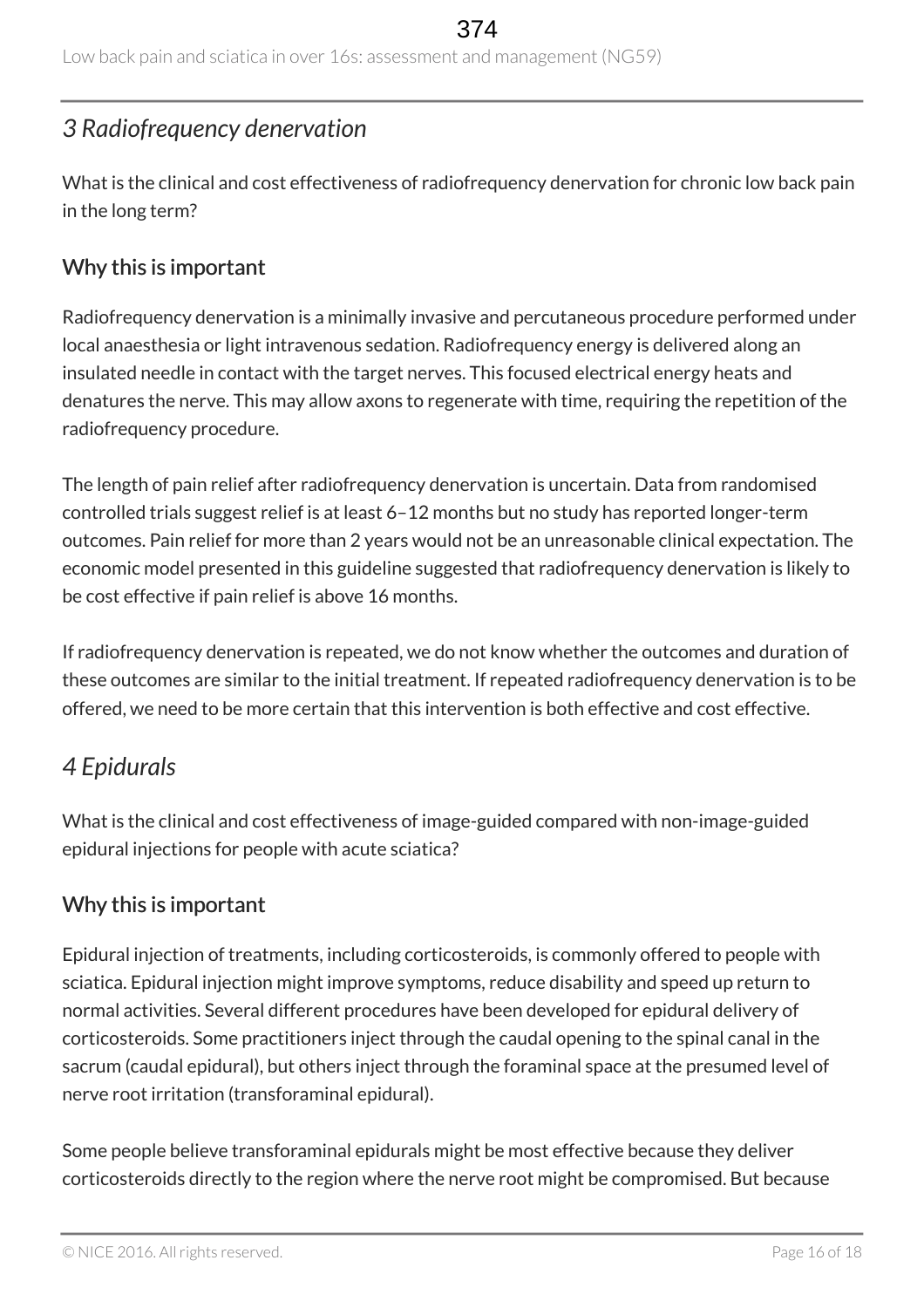transforaminal epidural injection needs imaging, usually within a specialist setting, this potentially limits treatment access and increases costs. Caudal epidural injection can be done without imaging, or with ultrasound guidance in a non-specialist setting. But it has been argued the treatment might not reach the affected nerve root, meaning this method might not be as effective as transforaminal injection.

Evidence that one method is clearly better than the other is currently lacking. Use of the 2 methods varies between healthcare providers, and people whose sciatica does not respond to caudal corticosteroid injection might go on to have image-guided epidural injection. This means people with sciatica might currently experience unnecessary symptoms at unnecessary cost to the NHS than they would if the most clinically and cost-effective way of delivering epidural corticosteroid injections was always used.

## <span id="page-16-0"></span>*5 Spinal fusion*

Should people with low back pain be offered spinal fusion as a surgical option?

## Why this is important

An increasing number of procedures have been proposed for surgically managing low back pain. One of these procedures is surgical fixation with internal metalwork applied from the back, front, side, or any combination of the 3 routes. The cost of these operations has risen, and now that minimally invasive approaches are used, more of these operations are done with uncertain benefit.

As well as the cost, surgery can lead to complications – some studies report around a 20% complication rate in the short to medium term. There have been several studies (both randomised and cohort) looking at the clinical effectiveness of spinal fusion versus usual care, no surgery, different surgeries, and other treatments. Overall, the studies do not show a clear advantage of fusion but do show some modest benefit for some elements of pain, function and quality of life. The studies also show healthcare use was lower. It is not known what treatments should be tried before surgery is considered. The evidence from the studies was weak because of low numbers of patients, large crossover and in-case selection bias. This means there is a need for a large, multicentre randomised trial with sufficient power to answer these important questions.

ISBN: 978-1-4731-2186-7